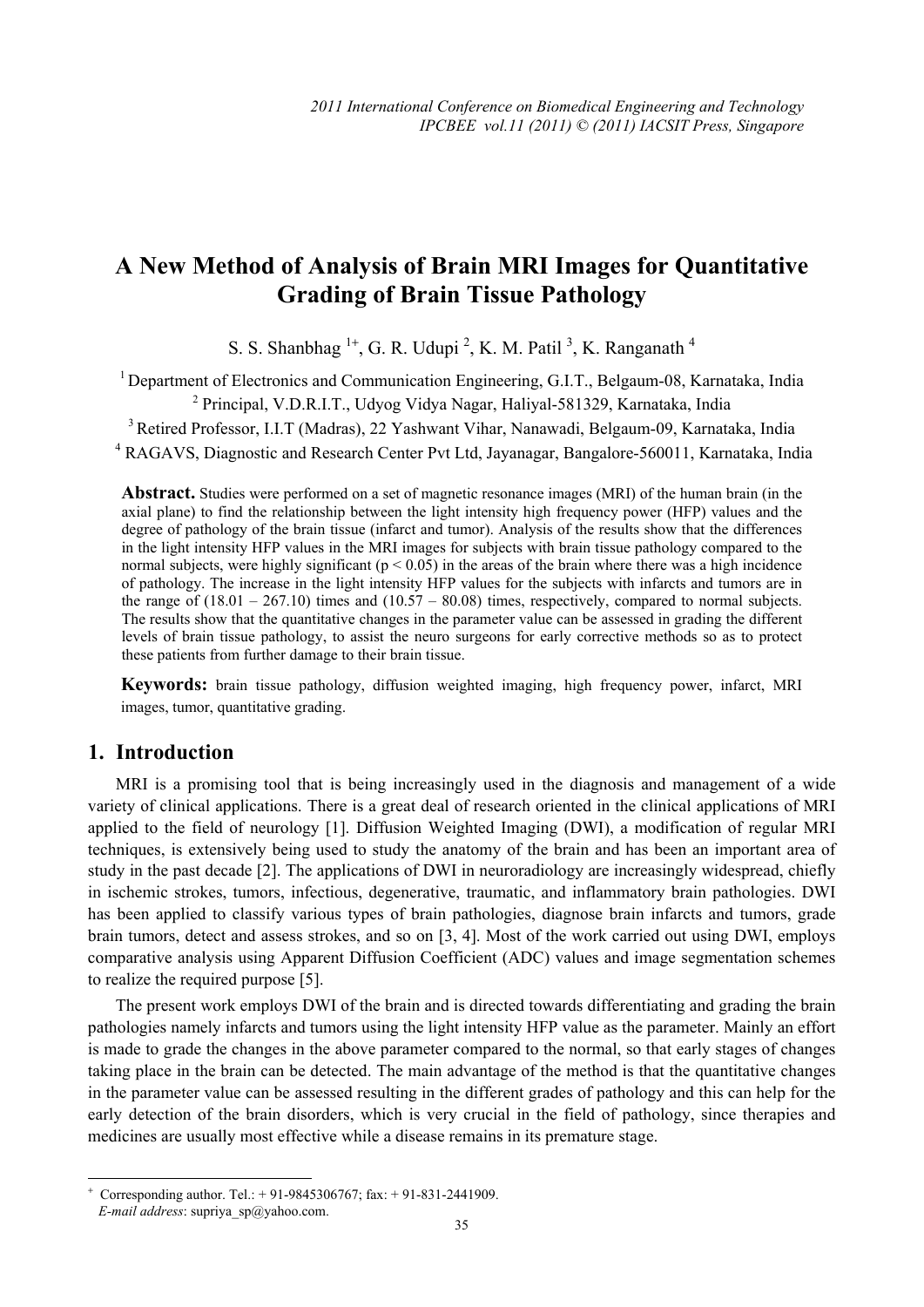# **2. Methods**

In DWI, each image voxel has an image intensity that reflects a single best measurement of the rate of water diffusion at that location. The rate of water diffusion in all the tissues is a direct function of its physiological state, and impacted by diseases such as infarcts and tumors. DWI makes it to visualize and measure these rates of diffusion by producing increased restriction of water mobility and hence a bright imaging appearance due to high signal intensity in the area of pathology [6]. Consequently the spatial intensity variation distribution for an abnormal scan has abrupt jumps compared to that of a normal scan in the region where the brain tissue pathology is observed. The power spectrum of the brain scan intensity image might therefore result in higher value of the HFP component in the affected region of the abnormal scan when compared to the normal scan. The relative light intensity HFP values can be quantified across different pathological subjects and can work as an indicator in diagnosing and differentiating pathological tissues from normal tissues and can also lead in aiding early detection of brain pathologies.

#### **2.1. Algorithm**

For the purpose of our study a normal brain scan means one with no pathology and no surgical history. The study is carried out on the DW MRI images of the brain (in the axial plane) for pathological and normal subjects. The pathologies addressed are primarily brain infarcts and tumors. DW MRI images of the brain in the axial plane are obtained using a 1.5 T MRI machine. These diffusion images obtained in DICOM format are converted to bmp format with intensities scaled to fit the conventional range of 0-255. This is done to reduce the complexity in the image manipulation algorithms and for speedup in processing images.

Each brain MRI scan obtained is divided into six anatomically significant areas as shown in Fig. 1. The size of the individual DW MRI images varies depending on different individuals. For every subject we have a set of diffusion images in the axial plane taken at different levels that represent the respective slices (say from 1-19). The subject with brain tissue pathology will have some abnormality indicated in one of the six areas in the respective slices depending on the kind of pathology as opposed to a normal subject where there will not be any abnormality seen in any of the areas for all the slices. The axial slices of the pathology case that indicate abnormality are selected for image analysis. To carry out a comparative study, the slices at the same level as pathology are selected from the normal subject. Analysis is carried out simultaneously across the slices for the pathological and normal subjects.



Fig. 1: Axial DW MRI with areas.

The region corresponding to the pathology, I(x, y), is identified in each slice (as a region of abrupt intensity changes). The equivalent region is chosen from the normal subject for comparison. The region, I(x, y,) is divided into smaller sub-regions,  $f(x, y)$ . Each particular sub-region of the brain,  $f(x, y)$ , corresponding to an image size is represented by  $(M \times N)$  pixels. The Fourier spectrum,  $F(u, v)$ , of each subregion,  $f(x, y)$ , is evaluated and the spatial frequencies and their distribution for these regions are analyzed by performing the two-dimensional Discrete Fourier Transform (DFT) using MATLAB version 7.7. The spatial frequencies (u and v) are denoted by cycles per pixel since the image size (distance) for the analysis is given in terms of pixels. Using the periodicity property of DFT [7], the Fourier spectrum is shifted to the center of frequency plane. The DC component, F(0, 0) is deleted since it gives only the average value of the image intensity. The power spectrum is obtained by squaring the magnitudes of the Fourier spectrum light intensity variations [8, 9] of the brain images and the total power, TP, in an image is obtained using equation (1). Since for the sub-regions of the brain,  $f(x, y)$ , M and N are different (depend on the size of the particular subregion), the cut-off frequency,  $D_0$  (in cycles per pixel), which separates the lower and higher spatial frequency components, is defined by equation (2).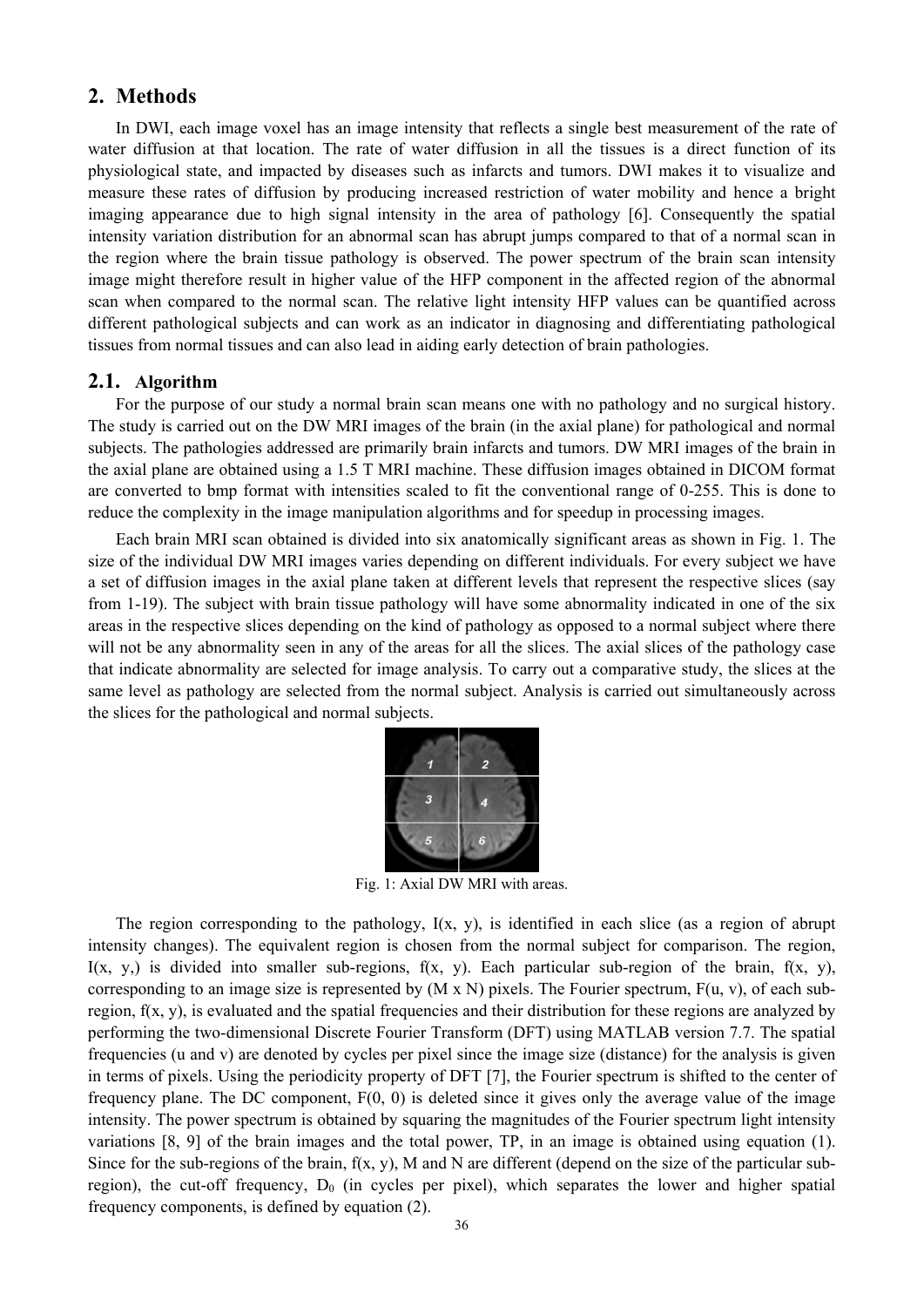$$
TP = \left\{ \sum_{u=-\frac{M}{2}}^{\frac{M}{2}} \sum_{v=-\frac{N}{2}}^{\frac{N}{2}} \left| F(u,v) \right|^2 \right\} - \left| F(0,0) \right|^2 \tag{1}
$$
  

$$
D_0 = \begin{cases} \frac{M}{4} & \text{if } N \ge M \\ \frac{N}{4} & \text{if } N < M \end{cases} \tag{2}
$$

 $D(u, v) = \sqrt{u^2 + v^2}$ D (u, v) is the distance from the point (u, v) to the origin of the frequency plane, defined by equation (3)

The low frequency power (LFP) and HFP are calculated using equations (4) and (5) respectively.

$$
LFP = \left\{ \sum_{D(u,v)=0}^{D_0} \left| F(u,v) \right|^2 \right\} - \left| F(0,0) \right|^2 \tag{4}
$$

(3)

*HFP* = *TP* − *LFP* (5)

For each sub-region, f(x, y), corresponding to the pathological and normal subject, the magnitude and location of the light intensity HFP value is obtained. The overall maximum light intensity HFP value for the pathological subject across the sub-regions is chosen as the resultant HFP parameter for that particular slice. The corresponding light intensity HFP value from the normal subject is noted for comparison. The value of this resultant light intensity HFP obtained from pathological subject indicates whether there is any sudden change in the intensity level in any of the sub-regions of that slice and if there is then we can readily establish the sub-region and also the exact location  $((x, y)$  co-ordinates) within that sub-region. Finally the mean value of the resultant light intensity HFP across all the slices is obtained for each pathological and normal subject.

# **3. Result**

The DW MRI of a subject showing infarct in area 6 and at slice level 12 is shown in Fig. 2 (a). Fig. 2 (b) shows the DW MRI at the same slice level for the normal subject. The region in area 6 that shows the infarct is selected for analysis and the equivalent region is selected from the normal subject [10]. This region is further divided uniformly into smaller sub-regions.



Fig. 2: (a) Axial DW MRI showing infarct in area 6 (b) Axial DW MRI of normal subject

For each sub-region in the infarct we evaluate the value for the light intensity HFP and at the same time note the corresponding values of the light intensity HFP for the normal subject. Finally the resultant HFP is the highest of all the light intensity HFP values evaluated across the sub-regions. Fig. 3 (a) shows the spatial variation of intensity distribution for that sub-region (size 30 pixel x 30 pixel) in area 6 (slice level 12), where there is highest HFP value (94.30) observed for the subject with infarct. The spatial variation of intensity distribution for the corresponding sub-region (30 pixel x 30 pixel) for the normal subject is shown in Fig.3 (b). It is observed that the spatial intensity variation distribution for subject with infarct has abrupt jumps with higher intensity variations compared to normal subject. Therefore the value for the highest HFP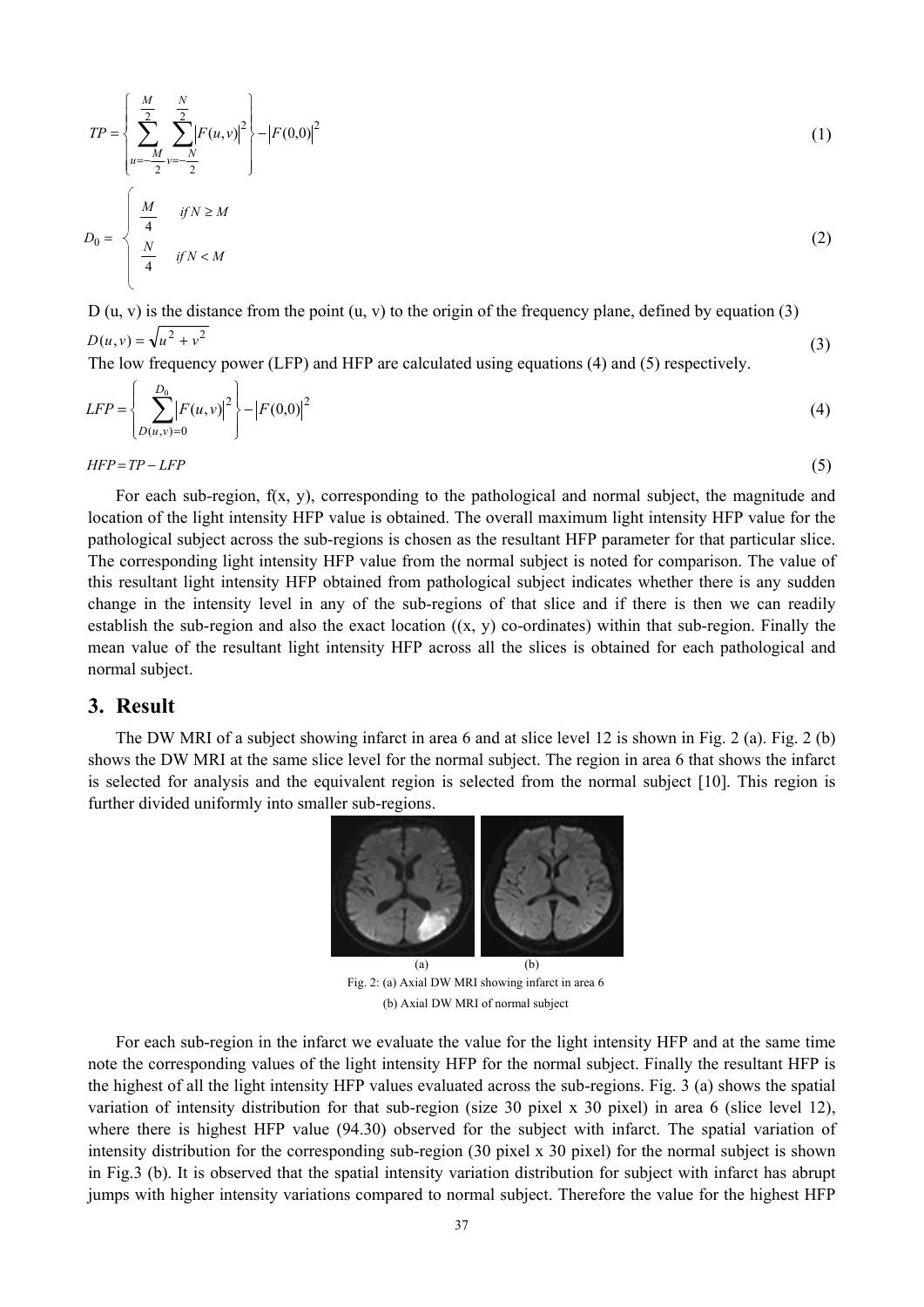(94.30) for the infarct subject is much higher when compared to that for the normal subject (0.41). The highest value of the HFP parameter evaluated indicates the maximum change in the light intensity variation across the selected region in slice level 12 for the infarct subject and also indicates its exact location, (23, 15), in the  $(x, y)$  co-ordinates. The values obtained for HFP from the infarct and normal subject are compared for quantitative analysis. This procedure is carried out across all the slices selected for the infarct and normal subject. Finally the mean value of the highest HFP across all the slices is taken as decisive HFP parameter.



(b) Image intensity distribution for normal subject in area 6

For the purpose of our study we have considered the DW MRIs of 16 subjects for infarcts with mean age  $62.18(\pm 15.51)$  (two subjects in area 1, one subject in area 2, four subjects in area 3, three subjects in area 4, two subjects in area 5 and four subjects in area 6), 9 subjects for tumors with mean age 58.88(±20.24) (three subjects in area 1, two subjects in area 2, one subject in area 3, one subject in area 5 and two subjects in area 6) and compared each pathological subject with the corresponding DW MRI of the normal subjects with mean age  $60.92(\pm 16.90)$ . For each pathological subject we have a set of highest light intensity HFP values at each slice level and the mean of these highest light intensity HFP values across all the slices. As a result we have a single decisive light intensity HFP parameter value for the pathological subject and the corresponding HFP value for the normal subject.

Table 1 & 2 represent the mean values of the highest light intensity HFP across all the slices for the subject with brain infarct and tumor and the corresponding HFP values for the normal subject, respectively. Statistical student t-test was performed at 95% confidence level to compare the mean variations of HFP values of the normal and pathological (infarct and tumor) subjects. It is found that the mean values of HFP for the pathological subjects when compared to normal vary significantly ( $p < 0.05$ ) in the area of pathology. The plot of the variation in the mean value of the highest light intensity HFP across the subjects with infarcts and tumors, when compared to normal is shown in Fig. 4 & Fig. 5 respectively.

Table 1: Mean values of highest light intensity HFP for

| normal and infarct subjects |                       |         |             |  |  |
|-----------------------------|-----------------------|---------|-------------|--|--|
| Subject                     | Normal                | Infarct | Relative    |  |  |
|                             | Mean value of maximum |         | change from |  |  |
|                             | light intensity HFP   |         | normal      |  |  |
| I <sub>1</sub>              | 1.05                  | 102.53  | 93.23       |  |  |
| 12                          | 1.02                  | 97.03   | 101.67      |  |  |
| I3                          | 0.76                  | 90.97   | 178.25      |  |  |
| I4                          | 0.73                  | 119.47  | 159.98      |  |  |
| I5                          | 0.89                  | 109.90  | 127.12      |  |  |
| I6                          | 0.65                  | 131.59  | 267.10      |  |  |
| I7                          | 0.35                  | 24.51   | 69.83       |  |  |
| I8                          | 0.56                  | 93.17   | 167.92      |  |  |
| I9                          | 0.60                  | 130.65  | 261.59      |  |  |
| I10                         | 0.52                  | 44.20   | 83.66       |  |  |
| I11                         | 2.23                  | 114.60  | 65.40       |  |  |
| I12                         | 1.55                  | 31.46   | 18.01       |  |  |
| 113                         | 0.68                  | 42.63   | 62.50       |  |  |
| I14                         | 1.60                  | 46.81   | 28.33       |  |  |
| I15                         | 0.54                  | 15.56   | 27.88       |  |  |
| 116                         | 0.83                  | 67.25   | 80.39       |  |  |

Table 2: Mean values of highest light intensity HFP for

| normal and tumor subjects |                       |       |             |  |  |
|---------------------------|-----------------------|-------|-------------|--|--|
|                           | Normal                | Tumor | Relative    |  |  |
| Subject                   | Mean value of maximum |       | change from |  |  |
|                           | light intensity HFP   |       | normal      |  |  |
| T1                        | 1.00                  | 43.92 | 77.50       |  |  |
| T <sub>2</sub>            | 0.40                  | 20.81 | 50.26       |  |  |
| T <sub>3</sub>            | 0.27                  | 21.57 | 80.08       |  |  |
| T <sub>4</sub>            | 0.69                  | 16.57 | 26.10       |  |  |
| T <sub>5</sub>            | 0.76                  | 12.69 | 23.32       |  |  |
| T <sub>6</sub>            | 0.70                  | 16.84 | 28.97       |  |  |
| T7                        | 0.24                  | 15.59 | 63.37       |  |  |
| T <sub>8</sub>            | 0.92                  | 10.05 | 10.57       |  |  |
| T <sub>9</sub>            | 0.66                  | 27.79 | 40.78       |  |  |